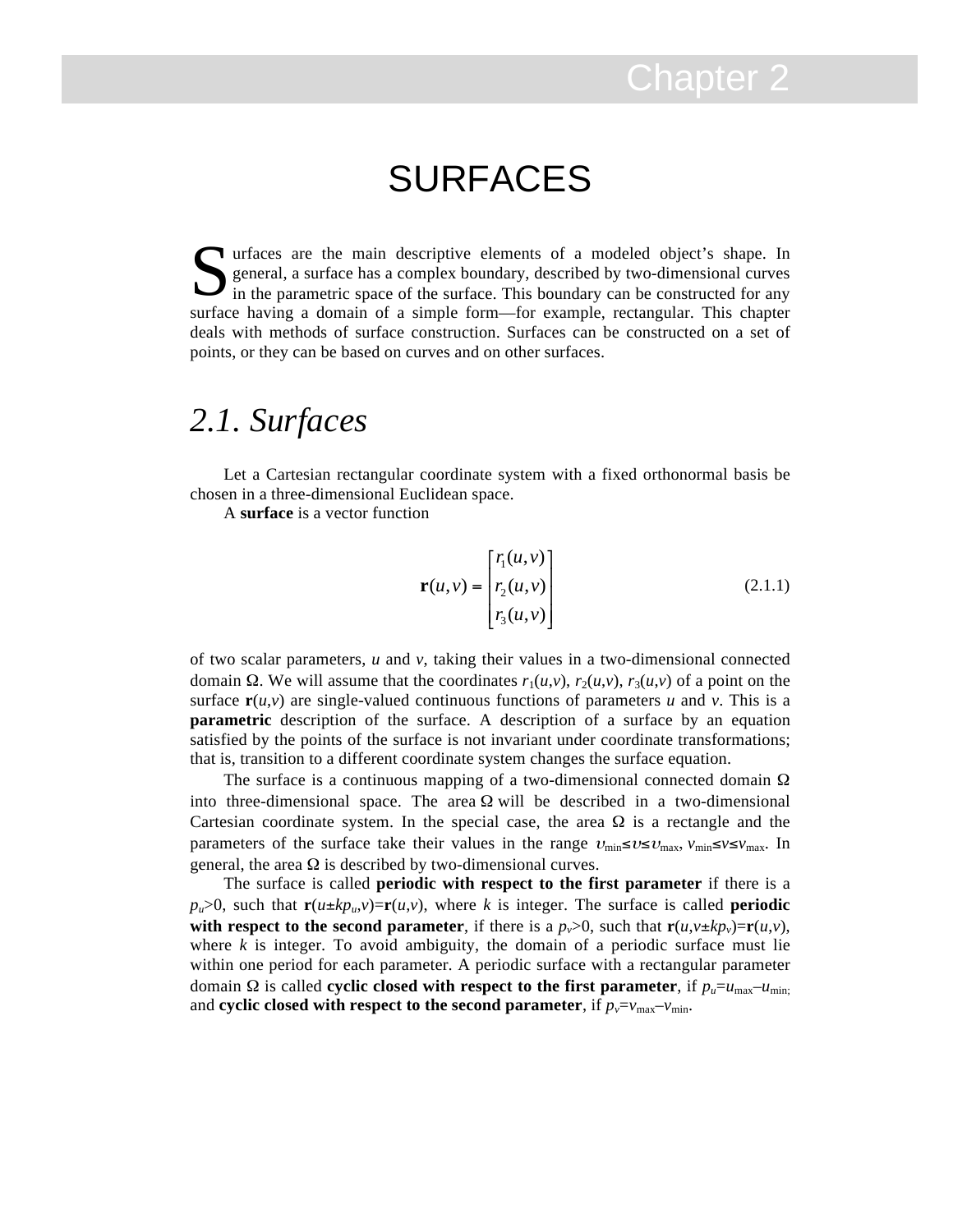We introduce the following notation for the partial derivatives with respect to the parameters of the surface.

$$
\mathbf{r}_1 = \frac{\partial \mathbf{r}}{\partial u}, \quad \mathbf{r}_2 = \frac{\partial \mathbf{r}}{\partial v}, \quad \mathbf{r}_{11} = \frac{\partial^2 \mathbf{r}}{\partial u^2}, \quad \mathbf{r}_{22} = \frac{\partial^2 \mathbf{r}}{\partial v^2}, \quad \mathbf{r}_{12} = \frac{\partial^2 \mathbf{r}}{\partial u \partial v} = \mathbf{r}_{21} = \frac{\partial^2 \mathbf{r}}{\partial v \partial u}.
$$

The subscript index in the notation corresponds to the number of the parameter with respect to which the differentiation is performed. Next, we assume that the coordinate functions  $r_1(u, v)$ ,  $r_2(u, v)$ ,  $r_3(u, v)$  have continuous derivatives in each parameter of any order we need.

The point of the surface is called **regular** if at this point the lengths of the partial derivatives with respect to both parameters of the surface are non-zero, and partial derivatives of the surface are not parallel. Otherwise the point of the surface is called **singular**.

It is possible to construct a surface at a regular point on the vectors  $\mathbf{r}_1$  and  $\mathbf{r}_2$ . A plane passing through the point of the surface parallel to the vectors  $\mathbf{r}_1$  and  $\mathbf{r}_2$  at this point is called a **tangent plane** to the surface.

If we fix one of the parameters, and change the other one within some limits, we get a curve that lies on the surface. Such curves are called **coordinate curves of the surface**. The curves along which only the *u* parameter changes are called *u-*lines, and the curves along which only the *v* parameter changes are called *v*-lines. Derivatives  $\mathbf{r}_1$ and  $\mathbf{r}_2$  of the surface are the vectors tangent to the corresponding coordinate curves.

In order to construct an arbitrary curve on the surface one can introduce the dependence of the surface parameters  $u$  and  $v$  on some common parameter—for example,  $u=u(t)$  and  $v=v(t)$ . Surface parameters *u* and *v* are the coordinates of the point on the surface in some chosen Cartesian coordinate system. We use lowercase letters in bold italics to denote the column coordinates of the points and column components of the vectors in two-dimensional space; for example,

$$
p = \begin{bmatrix} u \\ v \end{bmatrix}.
$$

The term **two-dimensional curve** denotes the vector function

$$
\mathbf{r}(t) = \begin{bmatrix} u(t) \\ v(t) \end{bmatrix} \tag{2.1.2}
$$

of scalar parameter *t* that takes values in the range of  $t_{\text{min}} \le t \le t_{\text{max}}$ . Let coordinates  $u(t)$ ,  $v(t)$  of a point on a plane curve be single-valued continuous functions of parameter  $t$ . Similar to three-dimensional curves, plane curves can be cyclic and cyclic closed curves.

Two-dimensional curves can be constructed on a set of points, on the basis of other plane curves, or using analytic functions. We will use the methods of threedimensional curve construction to construct two-dimensional curves—with the only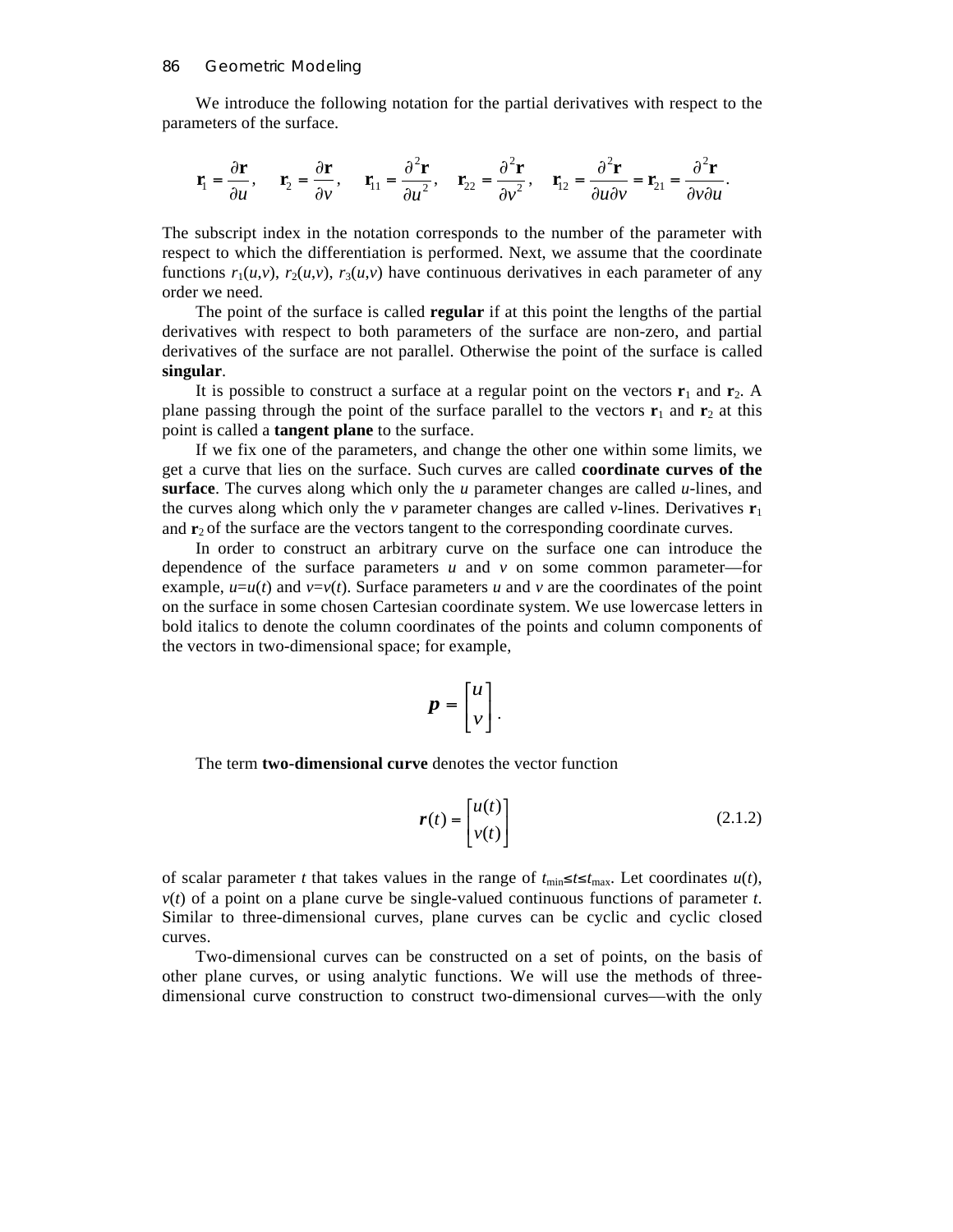difference being that instead of using three-dimensional objects we will use twodimensional points, vectors, and base curves.

A **surface curve** is described by the relation

$$
\mathbf{r}(t) = \begin{bmatrix} r_1(u(t), v(t)) \\ r_2(u(t), v(t)) \\ r_3(u(t), v(t)) \end{bmatrix}.
$$
 (2.1.3)

The derivative of the surface curve

$$
\frac{d\mathbf{r}}{dt} = \mathbf{r}_1 \frac{du}{dt} + \mathbf{r}_2 \frac{dv}{dt}
$$

lies in a tangent plane constructed at the given point.

The **metric properties** of the surface are expressed by the metric properties of the curves on it. Let us investigate the metric properties of a surface in the neighborhood of a point specified by parameters *u* and *v*. Let us move from the given point along some surface curve to an infinitely close point specified by the parameters  $u+du$ ,  $v+dv$ , and calculate the arc length. Up to the term linearly dependent on infinitesimals, the arc length is

$$
ds=|\mathbf{r}_1du+\mathbf{r}_2dv|.
$$

The squared length of an infinitesimal arc is

$$
ds^2 = \mathbf{r}_1 \mathbf{r}_1 du^2 + 2 \mathbf{r}_1 \mathbf{r}_2 dudv + \mathbf{r}_2 \mathbf{r}_2 dv^2.
$$

We introduce the notation

$$
g_{11} = \mathbf{r}_1 \cdot \mathbf{r}_1
$$
,  $g_{12} = g_{21} = \mathbf{r}_1 \cdot \mathbf{r}_2 = \mathbf{r}_2 \cdot \mathbf{r}_1$ ,  $g_{22} = \mathbf{r}_2 \cdot \mathbf{r}_2$ . (2.1.4)

Then the length of an infinitesimal arc of the surface curve will be given by the formula

$$
ds^2 = g_{11} du^2 + 2g_{12} du dv + g_{22} dv^2.
$$

The expression on the right-hand side is a quadratic form of differentials *du* and *dv,* and is called the **first quadratic form** of the surface. The quantities  $g_{11}(u, v)$ ,  $g_{12}(u, v)$ ,  $g_{21}(u,v)$ , and  $g_{22}(u,v)$  determine the metric properties of the surface and are called the coefficients of the first quadratic form of the surface.

Using the first quadratic form we can calculate the **arc length** of the surface curve. Suppose we are given with a segment of a surface curve  $u=u(t)$ ,  $v=v(t)$ ,  $t_1 \le t \le t_2$ . In the limit, the sum of infinitesimal arc lengths *ds* gives the length of the corresponding segment of the curve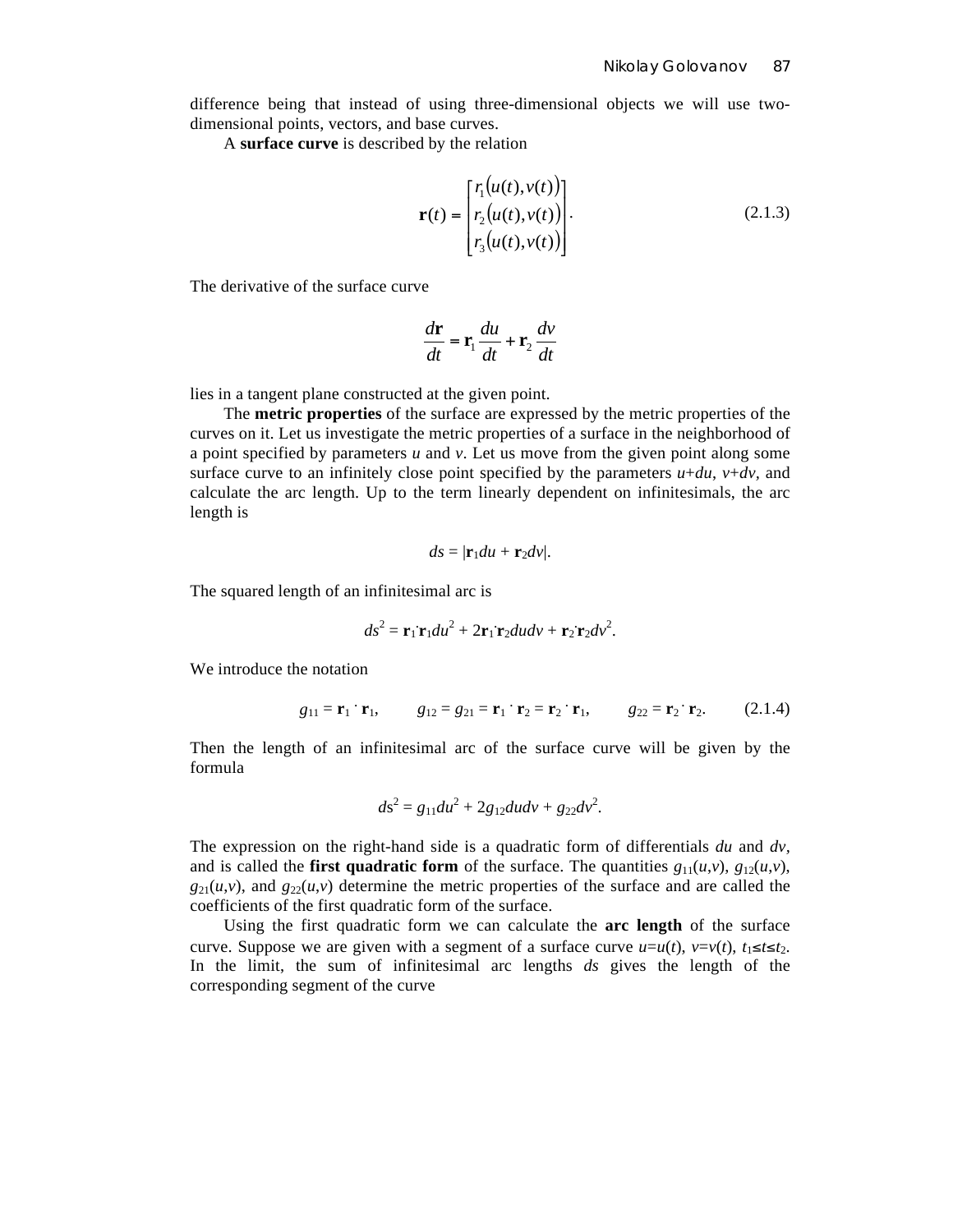88 Geometric Modeling

$$
s = \int_{t_1}^{t_2} \sqrt{g_{11} \left(\frac{du}{dt}\right)^2 + 2g_{12} \frac{du}{dt} \frac{dv}{dt} + g_{22} \left(\frac{dv}{dt}\right)^2} dt.
$$

The first quadratic form of the surface allows calculation of **angles between the surface curves**. Suppose there are two surface curves passing through a common point defined by parameters *u* and *v*. Denote by *du* and *dv* the differentials of the surface parameters corresponding to the infinitesimal shift along the first surface curve, and by δ*u* and δ*v* the differentials of the surface parameters corresponding to an infinitesimal shift along the second surface curve. These infinitesimal shifts are determined by the vectors

$$
d\mathbf{r} = \mathbf{r}_1 du + \mathbf{r}_2 dv, \ \delta \mathbf{r} = \mathbf{r}_1 \delta u + \mathbf{r}_2 \delta v.
$$

Let us find the cosine of the angle  $\varphi$  between the surface curves as a dot product of vectors tangent to the curves, divided by the product of the lengths of these vectors.

$$
\cos\varphi = \frac{d\mathbf{r} \cdot \delta \mathbf{r}}{|d\mathbf{r}||\delta \mathbf{r}|} =
$$
  
= 
$$
\frac{g_{11}du\delta u + g_{12}du\delta v + g_{21}dv\delta u + g_{22}dv\delta v}{\sqrt{(g_{11}dudu + 2g_{12}dudv + g_{22}dvdv)(g_{11}\delta u\delta u + 2g_{12}\delta u\delta v + g_{22}\delta v\delta v)}}.
$$

This expression allows us to find the angle between the coordinate *u-*curve and *v-*curve at the given point of the surface, if we assume that  $du\neq 0$ ,  $dv=0$ ,  $\delta u=0$ ,  $\delta v\neq 0$  at this point; then

$$
cos\varphi = \frac{g_{12}}{\sqrt{g_{11}g_{22}}}
$$

.

If  $g_{12}=0$ , then the coordinate curves at the given point are orthogonal.

The first quadratic form is also used for calculation of a **surface area**. Consider an infinitesimal curvilinear parallelogram with sides *du* and *dv* at the point specified by parameters  $u$  and  $v$  on the surface. The parallelogram area in the first approximation equals

$$
dS = |\mathbf{r}_1 du \times \mathbf{r}_2 dv| = |\mathbf{r}_1 \times \mathbf{r}_2| dudv.
$$

Represent the square of the vector length  $\mathbf{r}_1 \times \mathbf{r}_2$  in the following way:

$$
|\mathbf{r}_1 \times \mathbf{r}_2|^2 = |\mathbf{r}_1|^2 |\mathbf{r}_2|^2 \sin^2 \varphi = |\mathbf{r}_1|^2 |\mathbf{r}_2|^2 (1 - \cos^2 \varphi) = g_{11} g_{22} \left( 1 - \frac{g_{12}^2}{g_{11} g_{22}} \right) = g_{11} g_{22} - g_{12}^2.
$$

Thus, the area of the infinitesimal curvilinear parallelogram in the first approximation is given by the formula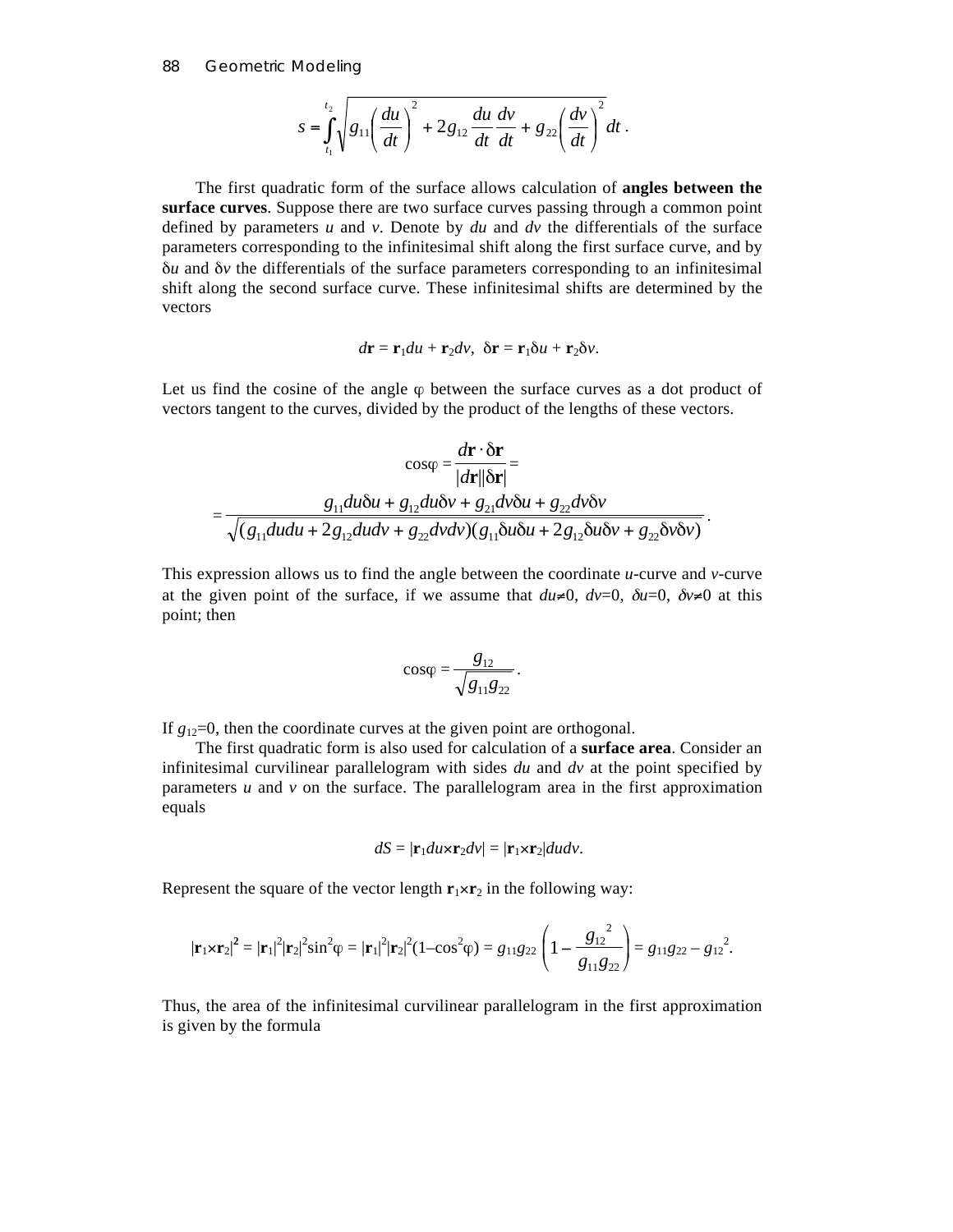$$
dS = \sqrt{g_{11}g_{22} - g_{12}^2} dudv.
$$

Then the area of the surface with the parameters taking values in a two-dimensional connected region  $\Omega$  is calculated using the integral

$$
S = \iint\limits_{\Omega} \sqrt{g_{11}g_{22} - g_{12}^{2}} dudv.
$$

The geometrical properties of the surface, which can be determined by the first quadratic form, are called the **internal geometry** of the surface.

At a regular point, the **normal** to the surface is determined by the cross product  $\mathbf{r}_1 \times \mathbf{r}_2$ . Since vectors  $\mathbf{r}_1$  and  $\mathbf{r}_2$  lie on the tangent to the surface plane, their cross product is orthogonal to the tangent plane. Dividing the vector  $\mathbf{r}_1 \times \mathbf{r}_2$  by its length, we obtain the formula for the unit normal to the surface at the given point:

$$
\mathbf{m} = \frac{\mathbf{r}_1 \times \mathbf{r}_2}{\sqrt{g_{11}g_{22} - g_{12}^2}}.
$$

Consider some surface curve defined by the functions  $u=u(t)$ ,  $v=v(t)$ . Calculate the increment that the radius vector of the surface curve gets with an infinitesimal increment of its parameter *dt* by a precision of up to the second order of *dt*:

$$
\Delta \mathbf{r} = \frac{d\mathbf{r}}{dt}dt + \frac{1}{2}\frac{d^2\mathbf{r}}{dt^2}dt^2.
$$

Find the projection of  $\Delta$ **r** on the normal to the surface at the given point. The first derivative of the curve is orthogonal to the normal to the surface, so the second derivative of the curve plays a major part in the projection Δ**r** on the normal:

$$
\frac{d^2\mathbf{r}}{dt^2} = \mathbf{r}_{11}\left(\frac{du}{dt}\right)^2 + 2\mathbf{r}_{12}\frac{du}{dt}\frac{dv}{dt} + \mathbf{r}_{22}\left(\frac{dv}{dt}\right)^2 + \mathbf{r}_{1}\frac{d^2u}{dt^2} + \mathbf{r}_{2}\frac{d^2v}{dt^2}.
$$

The projection of the second derivative of the curve on the normal to the surface characterizes the curvature of the surface—only the surface, not the curve. Indeed, if the curve is constructed on the surface, then no matter how it is curved, the projection of the vector Δ**r** on the normal to the plane will be equal to zero. The dot product of Δ**r** and the surface normal yields

$$
\Delta \mathbf{r} \cdot \mathbf{m} = \frac{1}{2} \frac{d^2 \mathbf{r}}{dt^2} \cdot \mathbf{m} dt^2 = \frac{1}{2} \left( \mathbf{r}_{11} \cdot \mathbf{m} \left( \frac{du}{dt} \right)^2 + 2 \mathbf{r}_{12} \cdot \mathbf{m} \frac{du}{dt} \frac{dv}{dt} + \mathbf{r}_{22} \cdot \mathbf{m} \left( \frac{dv}{dt} \right)^2 \right) dt^2.
$$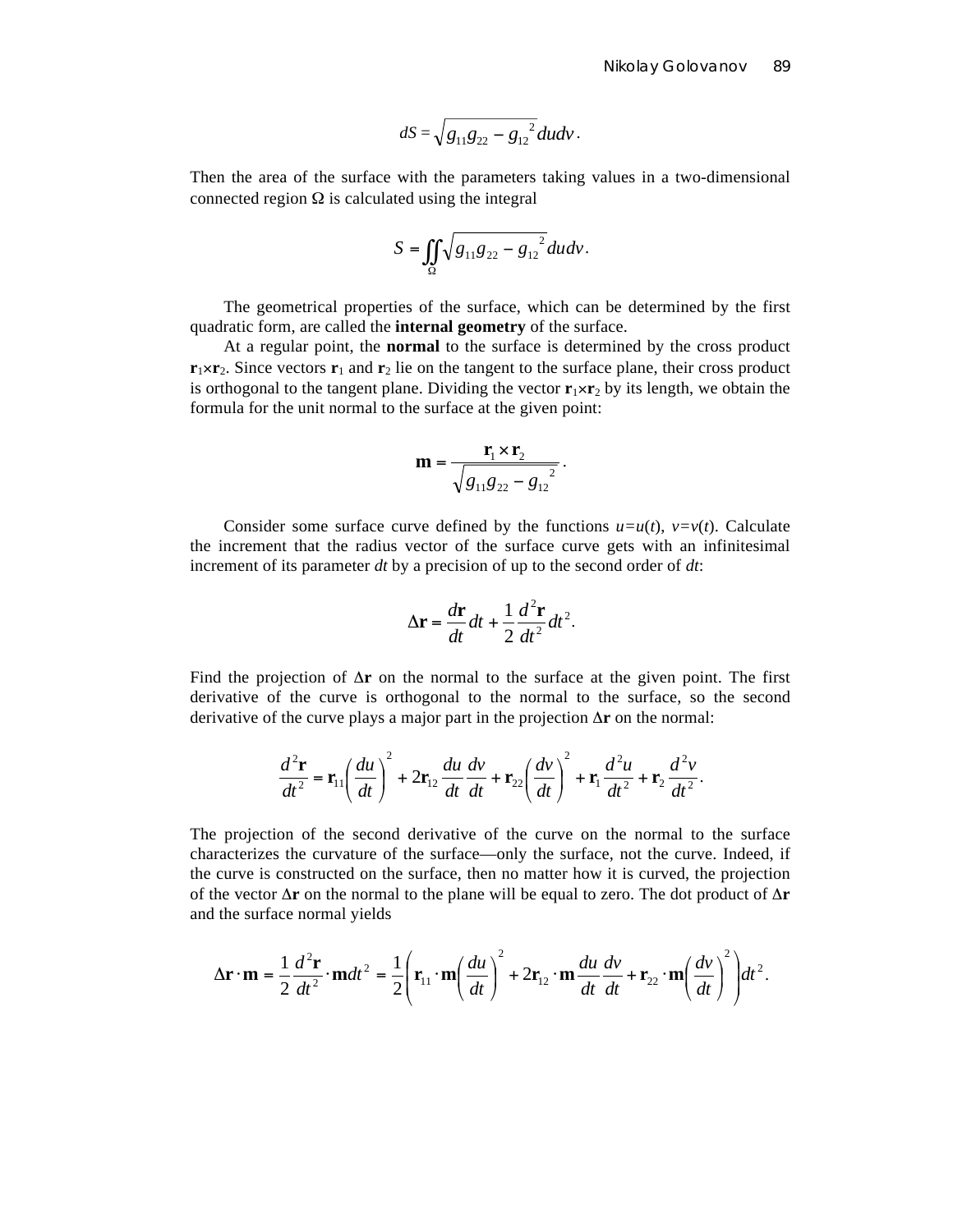## 90 Geometric Modeling

We introduce the notation

$$
b_{11} = \mathbf{r}_{11} \cdot \mathbf{m}
$$
,  $b_{12} = b_{21} = \mathbf{r}_{12} \cdot \mathbf{m} = \mathbf{r}_{21} \cdot \mathbf{m}$ ,  $b_{22} = \mathbf{r}_{22} \cdot \mathbf{m}$ . (2.1.5)

From this we have the expression for the major part of the deviation of the surface curve from the tangent plane:

$$
\Delta \mathbf{r} \cdot \mathbf{m} = \frac{1}{2} (b_{11} du^2 + 2b_{12} du dv + b_{22} dv^2).
$$

The expression in parentheses on the right side of this equation is a quadratic form of the differentials *du* and *dv*. It is called the **second quadratic form** of the surface. The terms  $b_{11}(u,v)$ ,  $b_{12}(u,v)$ ,  $b_{21}(u,v)$ , and  $b_{22}(u,v)$  determine the curvature of the surface; they are called the coefficients of the second quadratic form of the surface.

The coefficients of the second quadratic form can be expressed in a different way. We can use the fact that the normal vector **m** is always orthogonal to the vectors  $\mathbf{r}_1$  and **r**<sub>2</sub>. Let us differentiate the relations  $\mathbf{m} \cdot \mathbf{r}_1 = 0$  and  $\mathbf{m} \cdot \mathbf{r}_2 = 0$  with respect to *u* and *v*, yielding

$$
b_{11} = -\mathbf{m}_1 \cdot \mathbf{r}_1
$$
,  $b_{12} = -\mathbf{m}_2 \cdot \mathbf{r}_1$ ,  $b_{21} = -\mathbf{m}_1 \cdot \mathbf{r}_2$ ,  $b_{22} = -\mathbf{m}_2 \cdot \mathbf{r}_2$ ,

where ∂*u*  **and** ∂*v*  $\mathbf{m}_2 = \frac{\partial \mathbf{m}}{\partial \mathbf{m}}$  are partial derivatives of the normal to the surface with respect to the parameters of the surface. The dot product of the differentials  $d$ **r**=**r**<sub>1</sub> $du$ +**r**<sub>2</sub> $dv$ ,  $d$ **m**=**m**<sub>1</sub> $du$ +**m**<sub>2</sub> $dv$  results in the equation

$$
-d\mathbf{r} \cdot d\mathbf{m} = b_{11} du^2 + 2b_{12} du \, dv + b_{22} dv^2. \tag{2.1.6}
$$

Vector **m** has unit length. We can differentiate the relation **m. m**=1 with respect to the parameters of the surface, and get as a result

$$
\mathbf{m}_1 \cdot \mathbf{m} = 0, \qquad \qquad \mathbf{m}_2 \cdot \mathbf{m} = 0.
$$

From these equations it follows that the derivatives of the normal to the surface with respect to the parameters lie in the tangent plane of the surface; i.e.,  $\mathbf{m}_1$  and  $\mathbf{m}_2$  can be represented as expansions in vectors  $\mathbf{r}_1$  and  $\mathbf{r}_2$ . The **Weingarten derivative formulas** 

$$
\mathbf{m}_1 = -\frac{b_{11}g_{22} - b_{12}g_{12}}{g} \mathbf{r}_1 - \frac{b_{12}g_{11} - b_{11}g_{21}}{g} \mathbf{r}_2,
$$

$$
\mathbf{m}_2 = -\frac{b_{21}g_{22} - b_{22}g_{12}}{g} \mathbf{r}_1 - \frac{b_{22}g_{11} - b_{21}g_{21}}{g} \mathbf{r}_2
$$

express the partial derivatives of the normal to the surface in terms of the derivatives of the surface and the coefficients of the first and the second quadratic forms. The coefficients of the Weingarten derivative formulas can be determined from the system of equations obtained by the dot product of the equations  $\mathbf{m}_1 = a_{11}\mathbf{r}_1 + a_{12}\mathbf{r}_2$  and  $m_2 = a_{21}r_1 + a_{22}r_2$  by  $r_1$  and  $r_2$ .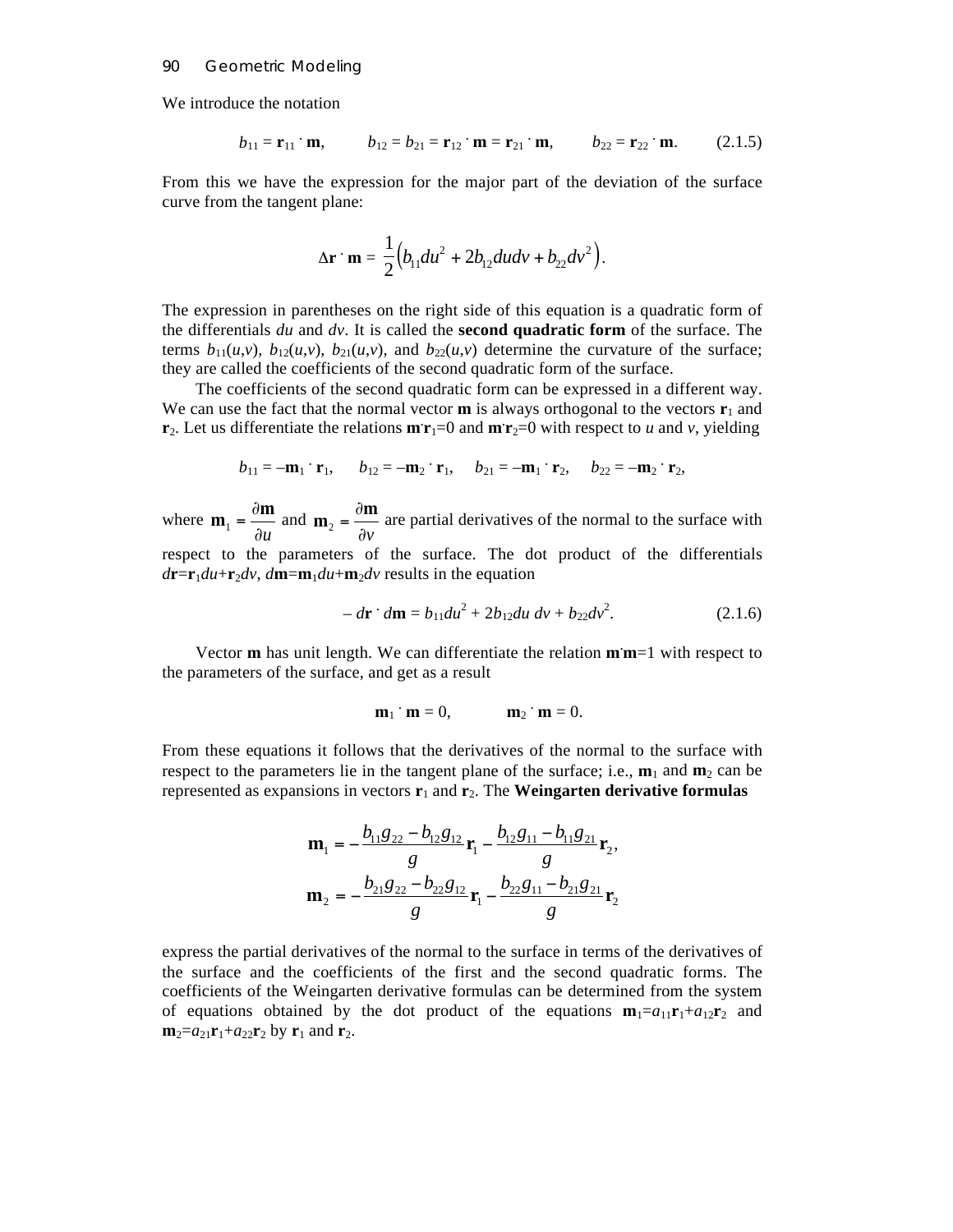Let us establish the relation between the curvature of the surface curve and the orientation of its tangent vector in the osculating plane. Consider the equation

$$
\mathbf{m} \cdot \frac{d^2 \mathbf{r}}{dt^2} = b_{11} \left(\frac{du}{dt}\right)^2 + 2b_{12} \frac{du}{dt} \frac{dv}{dt} + b_{22} \left(\frac{dv}{dt}\right)^2.
$$

The second derivative of the surface curve is

$$
\frac{d^2\mathbf{r}}{dt^2} = \frac{d^2s}{dt^2}\mathbf{t} + \left(\frac{ds}{dt}\right)^2 k\mathbf{n},
$$

where **t** – tangent vector of the surface curve, **n** – principal normal of the surface curve,  $k$  – curvature of the surface curve,  $s$  – arc length of the surface curve. The tangent vector **t** of the curve lies on the tangent to the surface plane and is orthogonal to the normal to the surface **m**: therefore the following equation holds:

$$
ds^2k\mathbf{n}\cdot\mathbf{m}=b_{11}du^2+2b_{12}dudv+b_{22}dv^2.
$$

Substituting the squared differential of the arc length of the curve expressed in the first quadratic form, we obtain

$$
k\mathbf{n} \cdot \mathbf{m} = \frac{b_{11} du^2 + 2b_{12} du dv + b_{22} dv^2}{g_{11} du^2 + 2g_{12} du dv + g_{22} dv^2}.
$$
 (2.1.7)

The geometric meaning of the last relation can be clearer if we consider the **normal section** of the surface—the intersection curve of the surface and the plane passing through the normal to the surface, and also through the tangent to the surface curve.



Fig. 2.1.1.

Fig. 2.1.1 shows a surface curve and corresponding normal section of a surface; the normal section passes through the given point on the curve. The first part of the equation (2.1.7) depends only on the location of the given point and the direction of the surface curve determined by the ratio of *du* to *dv*. Therefore, any surface curve passing through the given point and having a tangent in common with the given normal section will have the same value *k***n. m**, despite the fact that it has a different curvature. The normal section lies on the surface as well as on the section plane, so its principal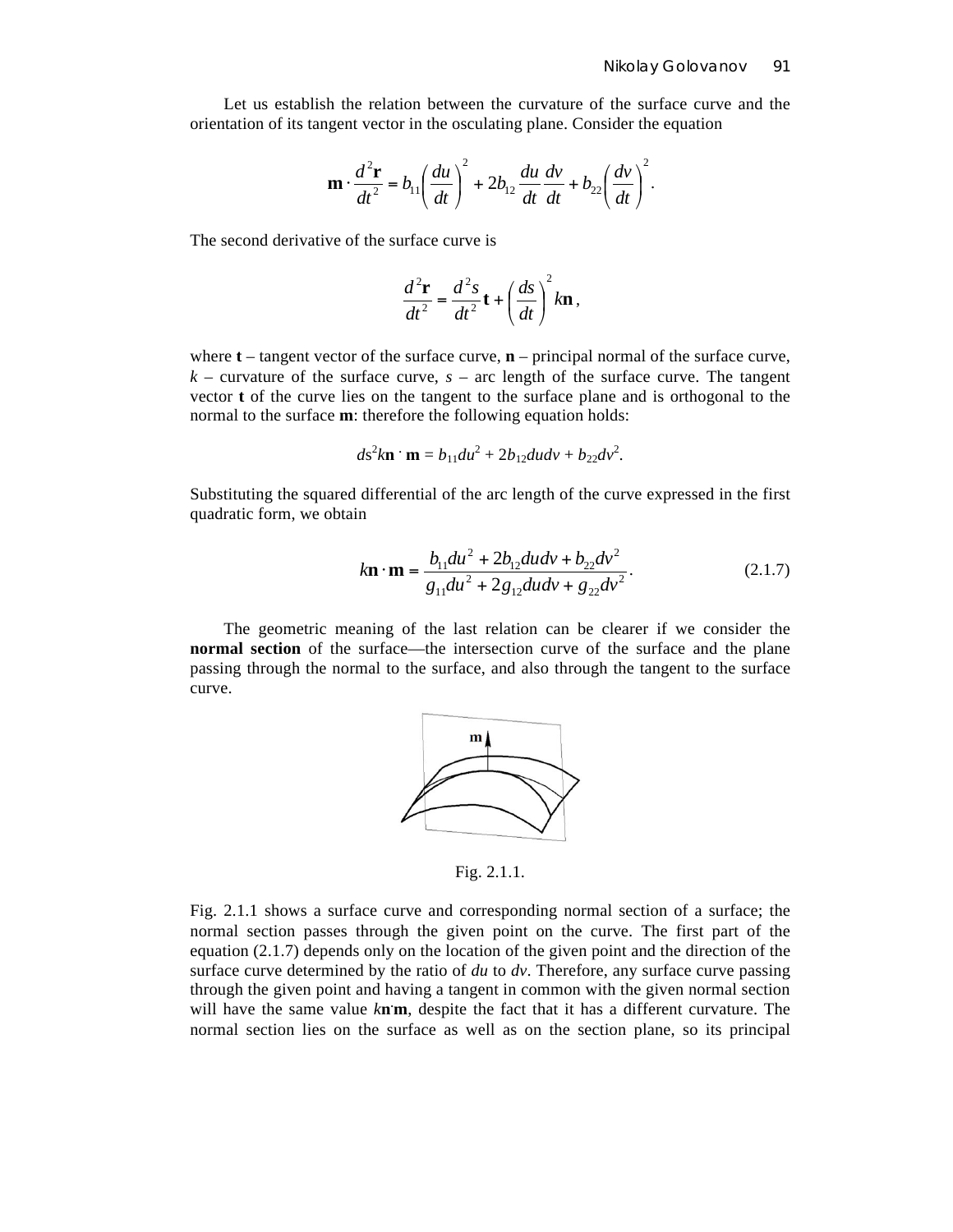normal lies on the section plane as well, and hence |**n. m**|=1 for the normal section. Thus the normal section has the minimum curvature among all surface curves passing through the given point and having a tangent in common with it. This curvature is equal to

$$
\mu = \frac{b_{11} du^2 + 2b_{12} du dv + b_{22} dv^2}{g_{11} du^2 + 2g_{12} du dv + g_{22} dv^2}.
$$
\n(2.1.8)

The curvature of a normal section is called **normal curvature** of the surface at the given point and for the given direction.

The angle between the normal to the surface and the principal normal of the surface curve is equal to the angle between the normal section plane and the tangent plane of the curve. If the curvature of the normal section is known, then one can determine the curvature of the surface curve tangent to the normal section, provided that the angle between the normal to the surface and the principal normal of the curve is known.

This fact is stated in the **Meusnier theorem** formulated as: *The curvature radius* ρ=1/*k at a given point on the surface is equal to the product of the curvature radius*   $\rho_m=1/\mu$  *of the corresponding normal section at this point by the cosine of the angle between the normal to the surface and the principal normal of the curve*:

$$
\frac{1}{k} = \frac{1}{\mu} \mathbf{n} \cdot \mathbf{m}.
$$

If the normal section is tangent to the coordinate  $u$ –curve, then  $dv=0$  and

$$
\mu_u = \frac{b_{11}}{g_{11}},
$$

where  $\mu_u$  denotes the normal curvature of the surface in the *u*–direction. Similarly, the normal curvature of the surface  $\mu$ <sub>*v*</sub> in the *v*–direction is

$$
\mu_{\nu} = \frac{b_{22}}{g_{22}}.
$$

It is possible to construct many normal sections at a given point of a surface. These sections will differ in directions determined by the ratio of *du* to *dv*. The direction of a normal section with zero curvature is called the **asymptotic direction** at the given point. There are no more than two asymptotic directions at each point on the surface, except for those cases when all of the coefficients of the second quadratic form at the given point vanish.

We have considered the projection of the curvature vector *k***n** of the surface curve onto the normal to the surface **m**. We will now consider the remaining part of the curvature vector—its projection on the tangent plane. It is equal to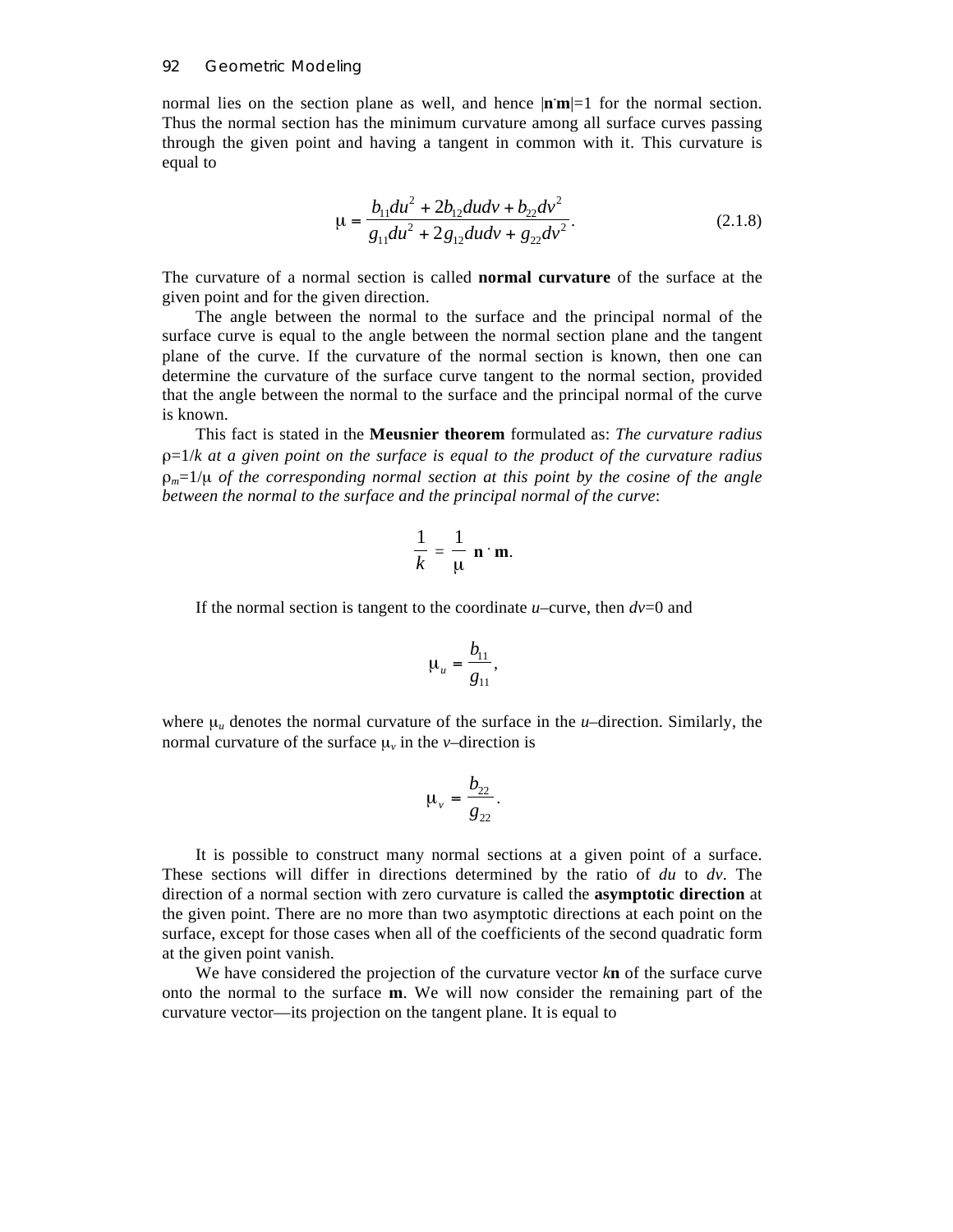$$
\mathbf{h} = k\mathbf{n} - \mathbf{m} \ (k\mathbf{n} \cdot \mathbf{m}).
$$

The length of the vector **h** is called the **geodesic curvature** of the surface curve. The geodesic curvature of the normal section is equal to zero. If we construct the projection orthogonal to the tangent plane of the surface curve, then the curvature of this projection at the given point will be equal to the length of the vector **h**. The normal curvature is characteristic of the surface and the geodesic curvature is characteristic of the curve on it.

The **principal curvatures** of the surface determine the direction characterized by the relation between the vectors  $d\mathbf{r}$  and  $d\mathbf{m}$ . From equations (2.1.6) and (2.1.8) it follows that the following equality holds for the vectors *d***r** and *d***m**

$$
\mu (d\mathbf{r} \cdot d\mathbf{r}) = -(d\mathbf{r} \cdot d\mathbf{m}),\tag{2.1.9}
$$

The curvature of the normal section at a given point depends on the relative directions of the vectors *d***r** and *d***m**. Let us find such direction of movement along the surface on which the vectors  $d\mathbf{r}$  and  $d\mathbf{m}$  are collinear—i.e., where the equality  $d\mathbf{m} = -\lambda d\mathbf{r}$  holds. From equations (2.1.8) and (2.1.9) it follows that the following equality must hold for collinear vectors *d***r** and *d***m**:

$$
\begin{bmatrix} g_{11} & g_{12} \\ g_{21} & g_{22} \end{bmatrix} \cdot \begin{bmatrix} du \\ dv \end{bmatrix} = \frac{1}{\lambda} \begin{bmatrix} b_{11} & b_{12} \\ b_{21} & b_{22} \end{bmatrix} \cdot \begin{bmatrix} du \\ dv \end{bmatrix}.
$$
 (2.1.10)

Thus, the desired direction can be determined with the help of a system of linear algebraic equations for *du* and *dv*

$$
\begin{bmatrix} g_{11} & g_{12} \\ g_{21} & g_{22} \end{bmatrix} - \frac{1}{\lambda} \begin{bmatrix} b_{11} & b_{12} \\ b_{21} & b_{22} \end{bmatrix} \cdot \begin{bmatrix} du \\ dv \end{bmatrix} = 0.
$$

This system is homogeneous and has a nontrivial solution if the determinant of its matrix is zero:

$$
(g_{11}g_{22} - g_{12}^2)\lambda^2 - (b_{11}g_{22} + b_{22}g_{11} - 2b_{12}g_{12})\lambda + (b_{11}b_{22} - b_{12}^2) = 0. \qquad (2.1.11)
$$

Expanding the determinant, we arrive at a quadratic equation with respect to  $\lambda$ , which in general provides us with two roots:  $\lambda_1$  and  $\lambda_2$ . Substituting each root into any equation of (2.1.10) we obtain two directions on the surface, determined by the ratios  $du_1/dv_1$  and  $du_2/dv_2$ .

The directions of motion on the surface for which vectors *d***r** and *d***m** are collinear are called the **principal directions** of the surface. The normal sections at a given point of the surface with their tangents directed along the principal directions are called the **principal sections**, and their curvatures are called the **principal curvatures** at the given point of the surface. It is simple to get the sum and the product of the principal curvatures from (2.1.11):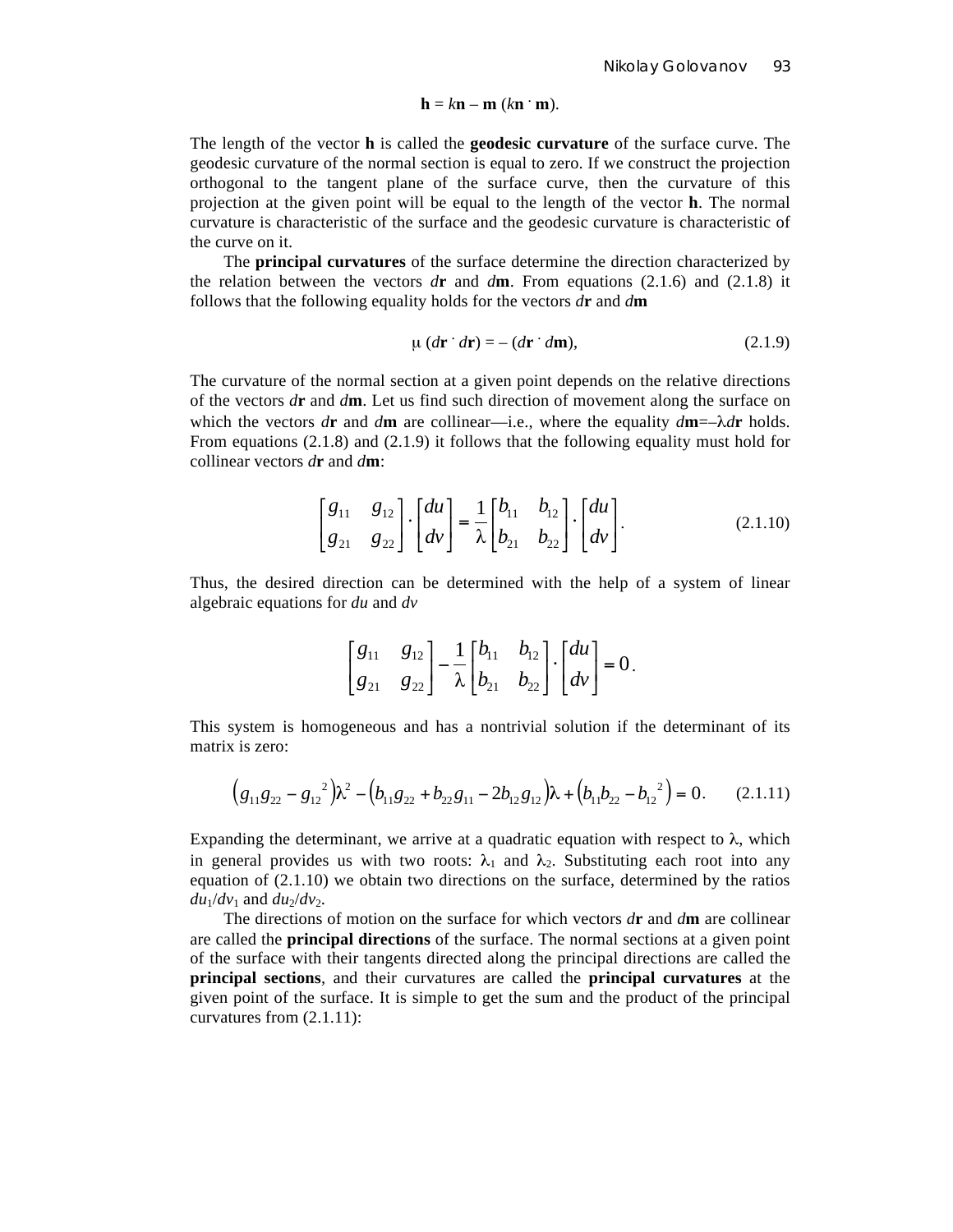$$
\lambda_1 + \lambda_2 = \frac{b_{11}g_{22} + b_{22}g_{11} - 2b_{12}g_{12}}{g}, \qquad \lambda_1 \lambda_2 = \frac{b_{11}b_{22} - b_{12}b_{21}}{g}.
$$
 (2.1.12)

The half-sum of the principal curvatures is called the **mean curvature** of the surface at the given point, and the product of the principal curvatures is called the **Gauss curvature** of the surface at the given point.

Denote the tangent vectors of the normal sections along the principal directions by **t**1 and **t**2. Let us show that the principal directions of the surface are mutually orthogonal. Express the main directions in terms of the derivatives of the radius vector

$$
\mathbf{t}_1 = \mathbf{r}_1 du_1 + \mathbf{r}_2 dv_1,
$$
  

$$
\mathbf{t}_2 = \mathbf{r}_1 du_2 + \mathbf{r}_2 dv_2.
$$

Their dot product is

$$
\mathbf{t}_1 \cdot \mathbf{t}_2 = \begin{bmatrix} du_1 & dv_1 \end{bmatrix} \cdot \mathbf{G} \cdot \begin{bmatrix} du_2 & dv_2 \end{bmatrix}^T, \tag{2.1.13}
$$

where **G**=  $\begin{bmatrix} g_{11} & g_{12} \\ g_{21} & g_{22} \end{bmatrix}$ ⎡ 21  $822$  $11 \quad S_{12}$  $\begin{bmatrix} g_{11} & g_{12} \\ g_{21} & g_{22} \end{bmatrix}$ .

We can show that it is generally zero. For this we write down the system of two equations (2.1.10) for the first principal direction, then multiply the first equation by  $du_2$  and the second equation by  $dv_2$ . Next we add the first and the second equations and get the following result:

$$
[du_2 dv_2] \cdot (\mathbf{B} - \lambda_1 \mathbf{G}) \cdot [du_1 dv_1]^{\mathrm{T}} = 0,
$$

where  $\mathbf{B} = \begin{bmatrix} 1 & b \end{bmatrix}$ ⎦  $\begin{bmatrix} b_{11} & b_{12} \\ b & b \end{bmatrix}$ ⎣ ⎡  $v_{21}$   $v_{22}$  $v_{11}$   $v_{12}$  $b_{21}$  *b*  $b_{11}$  *b* .

Similarly, we obtain the second equation by interchanging the principal directions,

$$
\left[du_1 dv_1\right] \cdot \left(\mathbf{B} - \lambda_2 \mathbf{G}\right) \cdot \left[du_2 dv_2\right]^\mathrm{T} = 0.
$$

Subtract one of the last two equations from the other and will yield the equation:

$$
[du_1 dv_1] \cdot ((\lambda_2 - \lambda_1) \mathbf{G}) \cdot [du_2 dv_2]^{T} = 0,
$$

which implies that the principal directions are orthogonal at  $\lambda_1 \neq \lambda_2$ . If the principal curvatures of the surface are identical then any two orthogonal directions can be selected as the principals (this situation occurs on the sphere and on the plane). The point where  $\lambda_2 = \lambda_1$  is called the umbilical point.

Since the principal directions are orthogonal in general, then the derivatives of the radius vector of the surface and its normals in any direction can be expanded into unit vectors  $t_1$  and  $t_2$  of the principal directions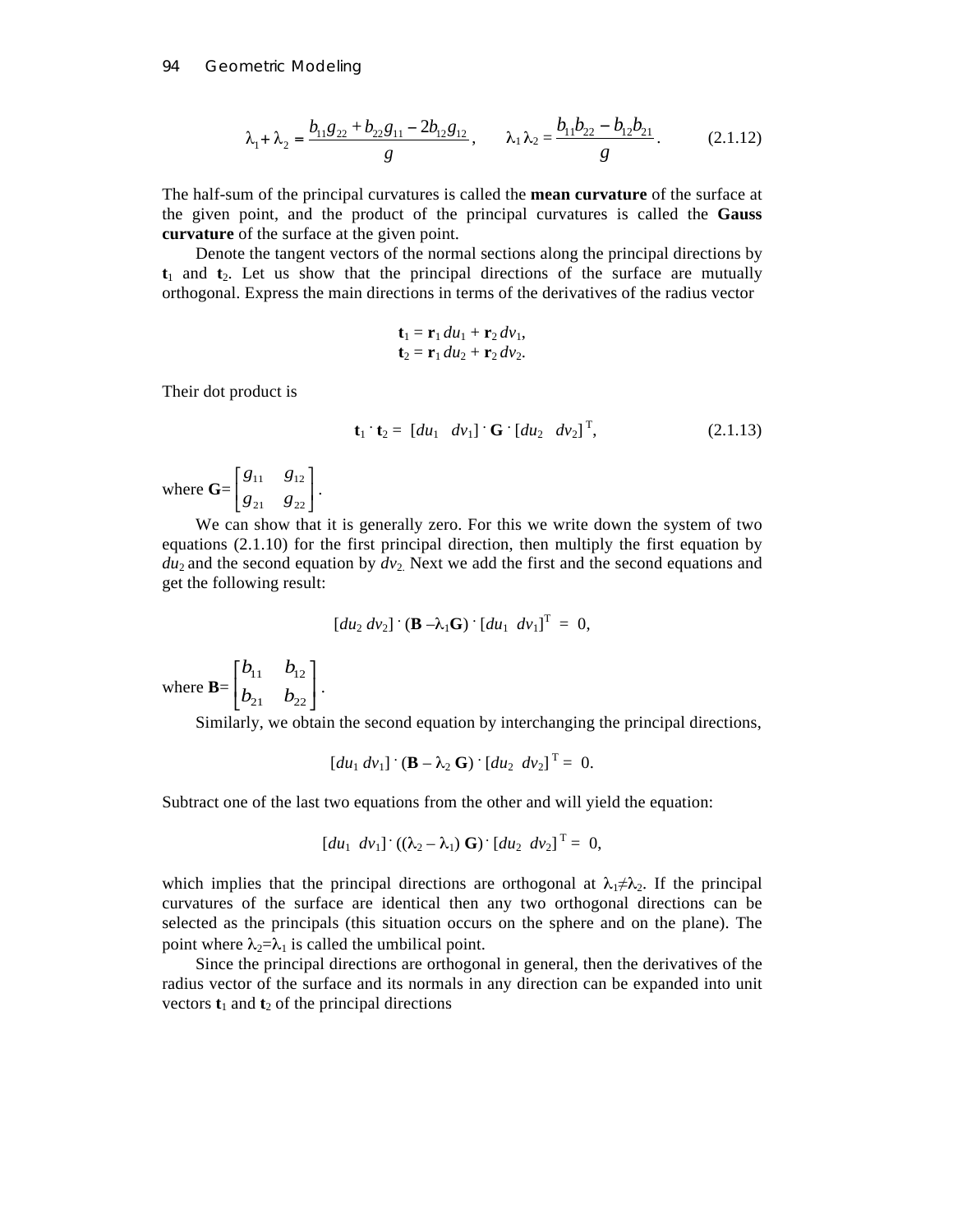$$
\frac{d\mathbf{r}}{ds} = \mathbf{t}_1 \cos\varphi + \mathbf{t}_2 \sin\varphi, \qquad \qquad \frac{d\mathbf{m}}{ds} = -\lambda_1 \mathbf{t}_1 \cos\varphi - \lambda_2 \mathbf{t}_2 \sin\varphi,
$$

where the angle  $\varphi$  is measured from the first to the second principal direction in the tangent plane. Taking into account the last equations, the curvature of the normal section in an arbitrary direction is determined by the relation

$$
\mu = -\frac{d\mathbf{r}}{ds} \cdot \frac{d\mathbf{m}}{ds} = \lambda_1 \cos^2 \phi + \lambda_2 \sin^2 \phi.
$$
 (2.1.14)

Formula (2.1.14) is called the **Euler formula**. It expresses the curvature of an arbitrary normal section at the point in terms of the principal curvatures and the angle between the normal section and the first principal direction. From this equation, it can be seen that the principal curvatures of the surface,  $\lambda_1$  and  $\lambda_2$  are the maximum and minimum curvatures, respectively.

The Gauss curvature of the surface (2.1.12) can be used to determine the surface behavior at an arbitrary point. Since the denominator in  $(2.1.12)$  is greater than zero, the sign of the Gauss curvature depends on the sign of the numerator—i.e., on the sign of the determinant of the matrix **B**. If  $|\mathbf{B}|>0$ , then the point is called elliptical. The behavior of the surface at the elliptical point is shown in Fig. 2.1.2. If  $|\mathbf{B}| < 0$ , the point is called hyperbolic. The behavior of the surface at the hyperbolic point is shown in Fig. 2.1.3.



When we move from the considered point in any direction, the surface bends either in the direction of the normal or in the opposite direction, depending on the signs of  $\lambda_1$ and  $\lambda_2$ . According to (2.1.14), there exist normal sections for which the following equation holds

$$
\mu_1 \cos^2 \varphi + \mu_2 \sin^2 \varphi = 0.
$$

Tangents to the normal sections at angles

$$
\varphi = \pm \,\arctg\!\left(\sqrt{-\frac{\mu_1}{\mu_2}}\right)
$$

lie in the tangent plane symmetrically with respect to the principal directions, and determine asymptotic direction at the given point. If at the given point  $|\mathbf{B}|=0$ , then this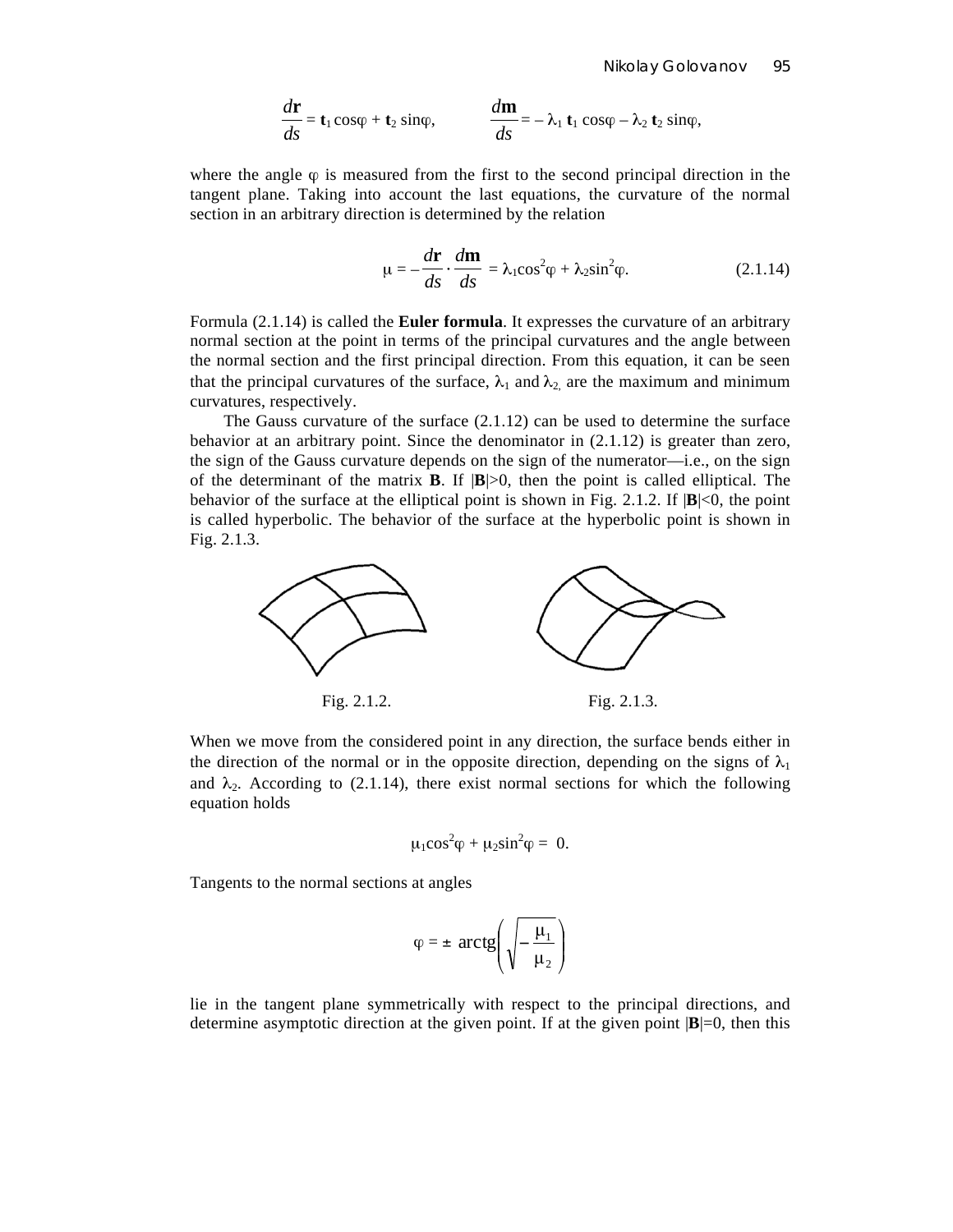point is called parabolic. The behavior of the surface at the parabolic point is shown in Fig. 2.1.4.



Fig. 2.1.4.

When  $\lambda_1 = \lambda_2 = 0$ , each direction is asymptotic. Otherwise, the principal direction is the asymptotic direction with zero curvature. The corresponding normal section at such point has a rectifying point.

If for each point of the surface curve the tangent is parallel to one of the principal directions at this point of the surface, the surface curve is called the **curvature line**. The coordinate curves are often the curvature lines. Let *u-*lines and *v-*lines be curvature lines. In this case the following equalities hold at each point of the surface:

$$
g_{12} = g_{21} = b_{12} = b_{21} = 0, \tag{2.1.15}
$$

due to the orthogonality of the principal directions. The opposite proposition is also true: If at every point of the surface the equations (2.1.15) hold, then the coordinate curves are the curvature lines.

## *2.2. Analytic Surfaces*

The surface is called an **analytic surface** if its coordinates in the local coordinate system can be described by analytic functions without using points, vectors, curves, or other surfaces.

Local coordinate systems are used for analytic surfaces in which the surfaces are expressed in canonical form. Construct a local Cartesian coordinate system with the origin at **p** and basis vectors  $\mathbf{i}_x$ ,  $\mathbf{i}_y$ ,  $\mathbf{i}_z$ . A surface with coordinates  $x(u, v)$ ,  $y(u, v)$ ,  $z(u, v)$  in the local coordinate system is described by the vector function

$$
\mathbf{r}(u,v) = \mathbf{p} + x(u,v) \mathbf{i}_x + y(u,v) \mathbf{i}_y + z(u,v) \mathbf{i}_z.
$$
 (2.2.1)

Let  $p_i$  be the coordinate of the origin **p** of the local coordinate system,  $x_i$  be the components of the basis vector  $\mathbf{i}_x$ ,  $y_i$  be the components of the basis vector  $\mathbf{i}_y$ , and  $z_i$  be the components of the basis vector  $\mathbf{i}_z$ ,  $i=1,2,3$ . Then the analytic surface is the function

$$
\begin{bmatrix}r_1(u,v)\\r_2(u,v)\\r_3(u,v)\end{bmatrix}=\begin{bmatrix}p_1\\p_2\\p_3\end{bmatrix}+\begin{bmatrix}x_1&y_1&z_1\\x_2&y_2&z_2\\x_3&y_3&z_3\end{bmatrix}\cdot\begin{bmatrix}x(u,v)\\y(u,v)\\z(u,v)\end{bmatrix}.
$$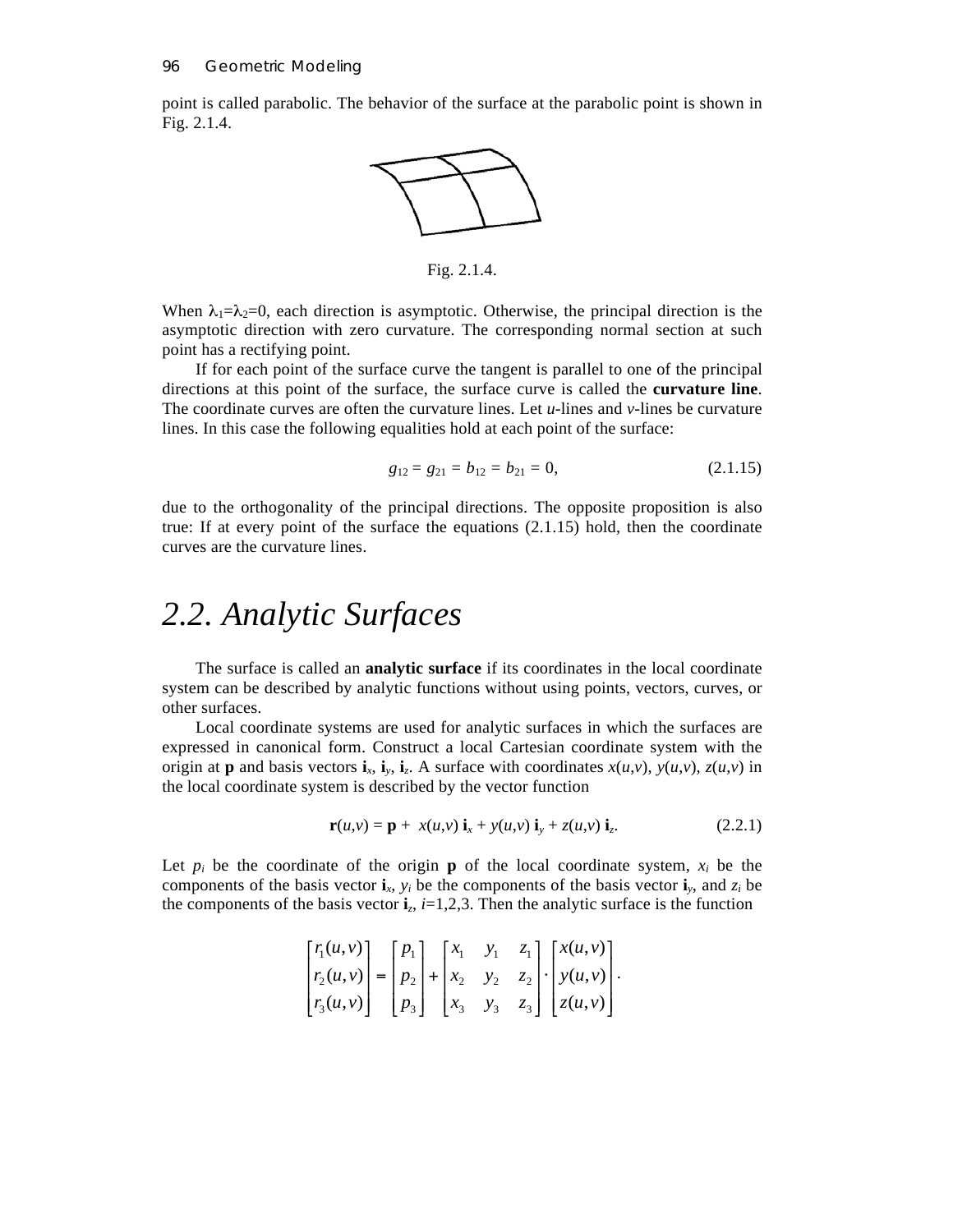The coordinates of a point on the surface  $(2.2.1)$  equal

$$
r_i(u, v) = p_i + x(u, v) x_i + y(u, v) y_i + z(u, v) z_i.
$$

Upon changing the position or orientation of an analytic surface described in this way, the coordinates of the origin of the local coordinate system and its basis vectors change, but the analytical functions of the surface remain unchanged, preserving the canonical form. Let us consider examples of analytic surfaces.

A **conical surface** is described by the vector function

$$
\mathbf{r}(u,v) = \mathbf{p} + (r + hv \, \text{tgy})(\cos u \, \mathbf{i}_x + \sin u \, \mathbf{i}_y) + hv \, \mathbf{i}_z, \\
u \in [0, 2\pi], \qquad v \in [\nu_{\min}, \, \nu_{\max}],
$$

where  $r$  – one of the base radii of the cone,  $h$  – the cone length,  $\gamma$  – the angle between the generator and the axis of the cone. We place the origin of the local coordinate system at the center of one of the cone bases and direct the basis vector **i***<sup>z</sup>* along the axis of the surface. The cone surface is cyclic with respect to the first parameter and truncated with respect to the second parameter. A circular cone is shown in Fig. 2.2.1. If the angle γ is set equal to zero, we obtain a **cylindrical surface**.



Fig. 2.2.1.

**We describe the surface of a torus** by the vector function

$$
\mathbf{r}(u,v) = \mathbf{p} + (R + r \cos v) \cos u \mathbf{i}_x + (R + r \cos v) \sin u \mathbf{i}_y + r \sin v \mathbf{i}_z,
$$
  
 
$$
u \in [0, 2\pi], \qquad v \in [v_{\min}, v_{\max}],
$$

where  $r$  is the radius of the torus tube, and  $R$  is the radius of the tube axis. The origin of the local coordinate system is placed at the torus center, while the basis vector  $\mathbf{i}_z$  is directed along the torus axis; see Fig. 2.2.2. Scalar functions  $x(u,v) = (R+r\cos v)\cos u$ ,  $y(u,v) = (R+r\cos v)\cos u$ ,  $z(u,v) = r\sin v$  are related by the equation

$$
\left(\sqrt{x^2 + y^2} - R\right)^2 + z^2 = r^2.
$$

When *r*≤*R,* the torus surface is cyclic closed with respect to both parameters and has the shape of a donut, then  $v_{\text{min}} = -\pi$  and  $v_{\text{max}} = \pi$ . If  $r > R$ , then to prevent surface selfintersections we restrict the domain of the second parameter. We set  $v_{\text{min}} = -\pi + v_0$ ,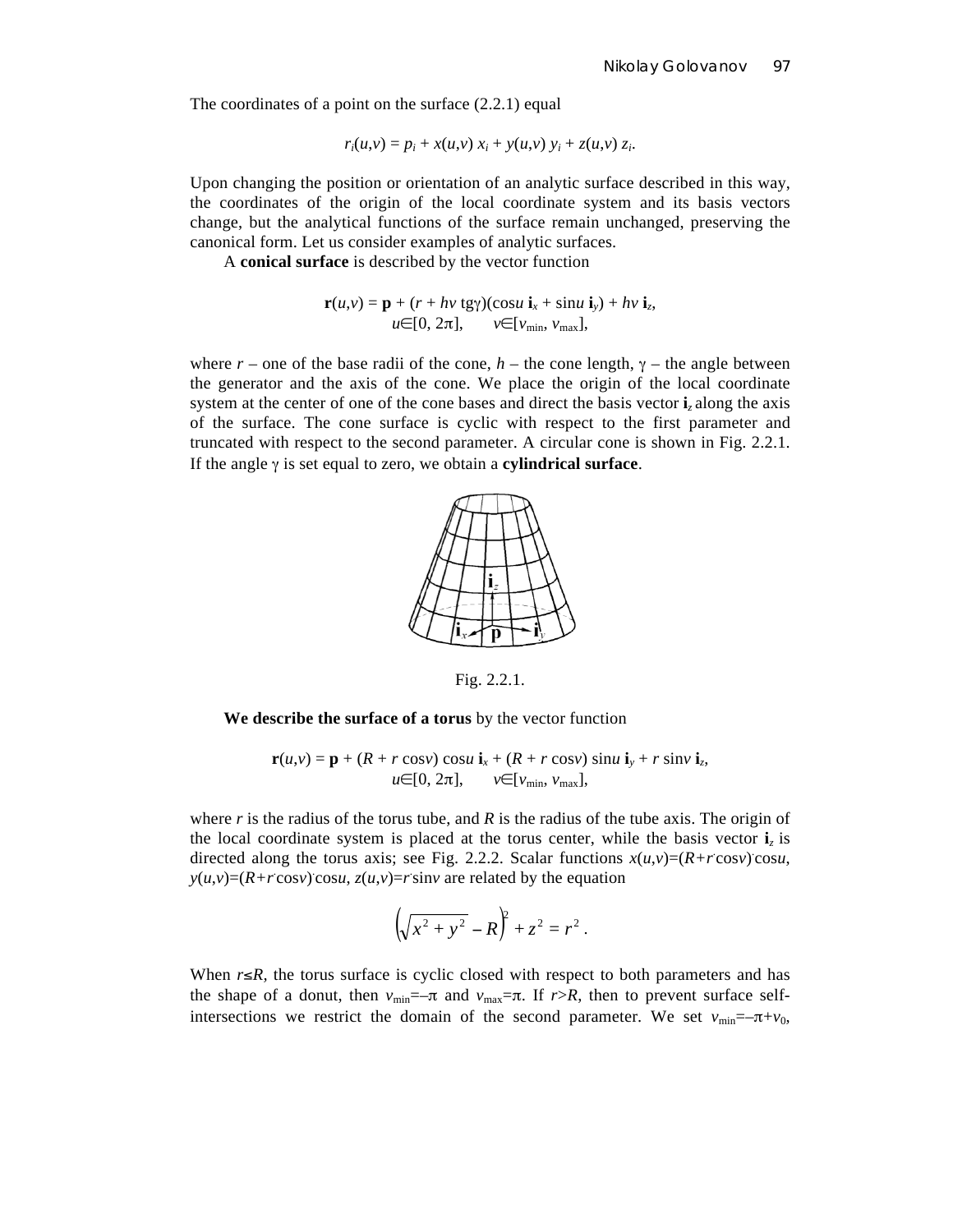*v*<sub>max</sub>= $\pi$ -*v*<sub>0</sub>, where *v*<sub>0</sub>=arccos(*R*/*r*), if -|*r*| <*R* < *r*. When 0 <*R* < *r*, the torus surface has the shape of an apple; see Fig. 2.2.3.



If  $R=0$  the torus surface becomes a **sphere** of radius *r*. If  $-|r| < R < 0$  the torus surface has the shape of a lemon. If the tube axis radius does not exceed the tube radius, then the torus surface has singular points at  $v = \pm(\pi - \arccos(R/r))$  because the derivative of the surface with respect to the first parameter vanishes at these points.

An **ellipsoid** is described by the vector function

$$
\mathbf{r}(u,v) = \mathbf{p} + a \cos v \cos u \mathbf{i}_x + b \cos v \sin u \mathbf{i}_y + c \sin v \mathbf{i}_z,
$$
  
 
$$
u \in [0, 2\pi], \qquad v \in [-\pi/2, \pi/2],
$$

where  $a$ ,  $b$ , and  $c$  are semi-axes of the ellipsoid. Similar to the sphere, the ellipsoid is a cyclic surface with respect to the first parameter. The scalar functions  $x(u,v) = a \cos v \cos u$ ,  $y(u,v) = b \cos v \sin u$ , and  $z(u,v) = c \sin v$  of the ellipsoid are related by the equation

$$
\left(\frac{x}{a}\right)^2 + \left(\frac{y}{b}\right)^2 + \left(\frac{z}{c}\right)^2 = 1.
$$

A one-sheet **hyperboloid** is described by the vector function

$$
\mathbf{r}(u,v) = \mathbf{p} + a \text{ ch}v \text{ cos}u \mathbf{i}_x + b \text{ ch}v \text{ sin}u \mathbf{i}_y + c \text{ sh}v \mathbf{i}_z,
$$
  

$$
u \in [0, 2\pi], \qquad v \in [v_{\text{min}}, v_{\text{max}}],
$$

where *a* and *b* are real semi-axes of the hyperboloid, and *c* is its imaginary semi-axis. The real semi-axes are equal to the distances from the point **p** to the points of intersection of the surface with the axes  $\mathbf{i}_x$  and  $\mathbf{i}_y$  of the local coordinate system. The one-sheet hyperboloid is a cyclic surface with respect to the first parameter. The scalar functions  $x(u,v) = a$  ch*v* cos*u*,  $y(u,v) = b$  ch*v* sin*u*, and  $z(u,v) = c$  sh*v* of the hyperboloid are related by the equation

$$
\left(\frac{x}{a}\right)^2 + \left(\frac{y}{b}\right)^2 - \left(\frac{z}{c}\right)^2 = 1.
$$